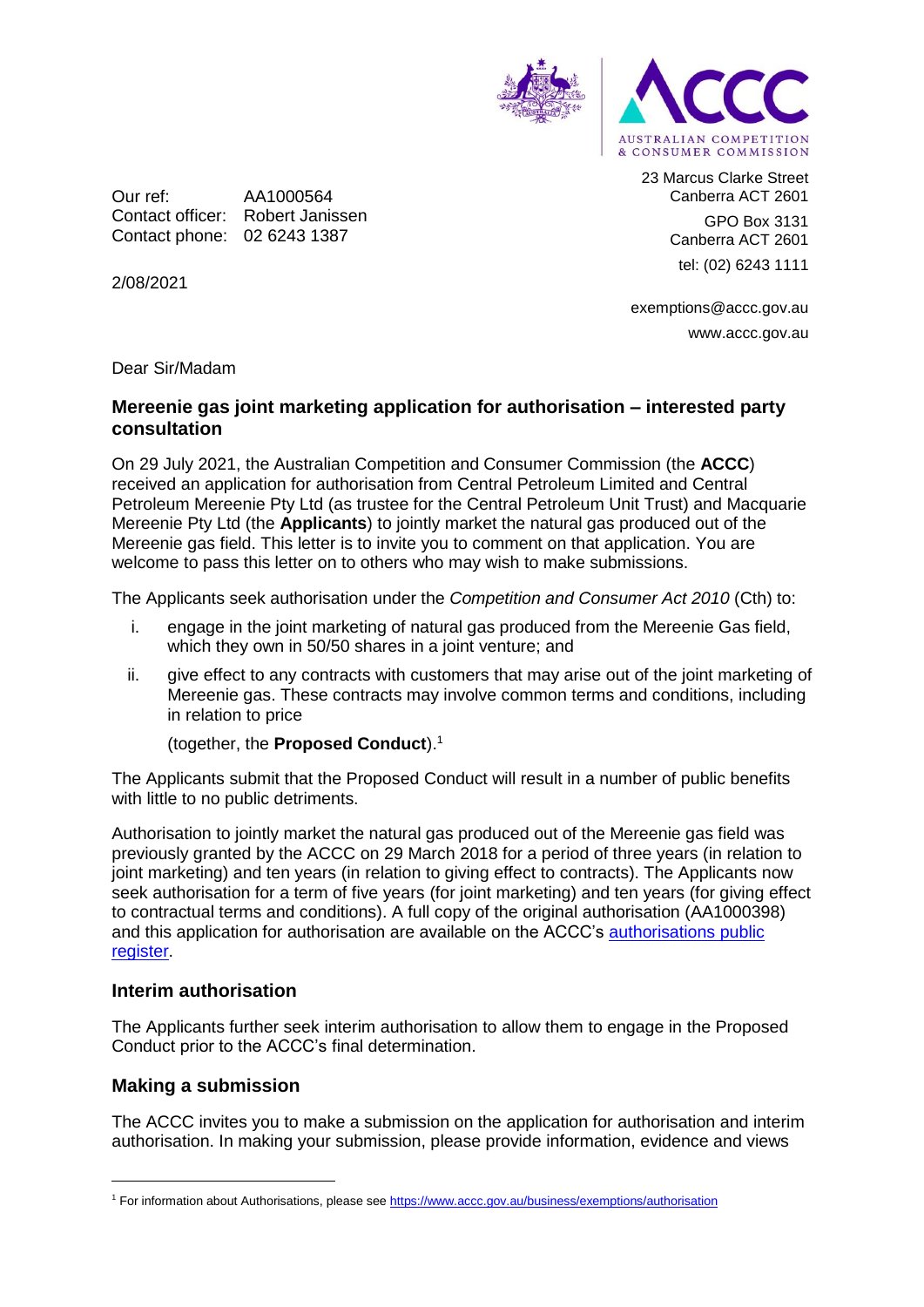about the likely public benefits, effects on competition and any other public detriment that you consider will result from the proposed conduct.

Further, the ACCC invites you to tell us about your experience of the Proposed Conduct during the term of the previous authorisation. The ACCC is particularly interested in the public benefits and detriments you have observed as a result of the conduct to date.

If you intend to provide a submission in relation to this application, please do so by **30 August 2021**. If you wish to request an extension, please contact us on the details below as early as possible. Submissions after the due date (or after any extension granted) may not be taken into account. Submissions in relation to interim authorisation should be provided by **16 August 2021**. Extensions are not normally granted for submissions on interim authorisation.

Please use the coversheet that accompanied this letter and email your submission to [exemptions@accc.gov.au,](mailto:exemptions@accc.gov.au) with the subject 'AA1000564 – Central and Macquarie Mereenie – submission'. Alternatively, if you would like to provide comments orally, please contact Robert Janissen via the details at the end of this letter.

Your submission will be placed on the ACCC's [authorisations public register](https://www.accc.gov.au/public-registers/authorisations-and-notifications-registers/authorisations-register) on the internet unless you have made a request (with reasons) for us to exclude part or all of the submission from the public register. (see Guidelines for Excluding Information from the Public Register for more information on how to make a request and how we assess [requests\).](https://www.accc.gov.au/publications/guidelines-for-excluding-information-from-the-public-register-for-authorisation-and-notification-processes)

## **Timetable**

The ACCC will progress its assessment of the application in a timely manner. An indicative timetable is set out below for your information, and an up to date version (including any changes) will be posted on the public register.

| <b>Indicative date</b>            | Stage in assessment process                                                       |
|-----------------------------------|-----------------------------------------------------------------------------------|
| 29 July 2021                      | Lodgement of application and supporting submission.                               |
| 2 August 2021                     | Public consultation process begins.                                               |
| <b>16 August 2021</b>             | Closing date for submissions on interim authorisation.                            |
| <b>30 August 2021</b>             | Closing date for submissions on substantive authorisation.                        |
| <b>August/September</b><br>2021   | Applicant responds to issues raised in the public<br>consultation process.        |
| August 2021                       | ACCC decision regarding interim authorisation.                                    |
| September/October<br>2021         | Draft determination.                                                              |
| September - October<br>2021       | Public consultation on draft determination including any<br>conference if called. |
| <b>October - November</b><br>2021 | Final determination.                                                              |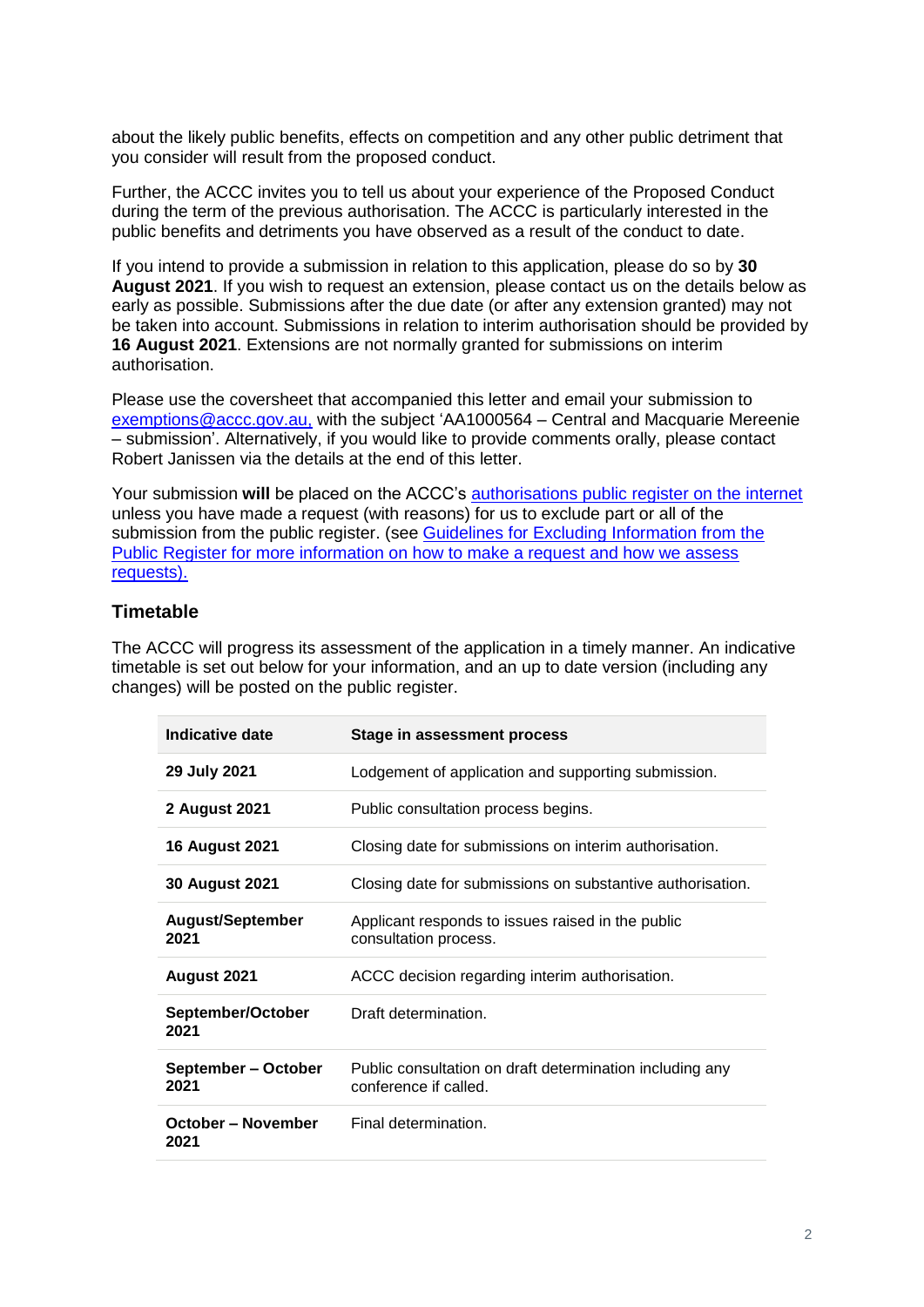This letter has been placed on the ACCC's public register. If you have any questions or wish to discuss any aspect of this matter, please do not hesitate to contact Robert Janissen on 02 6243 1387 or [exemptions@accc.gov.au.](mailto:exemptions@accc.gov.au)

Yours sincerely

Dallafield

David Hatfield **Director** Competition Exemptions